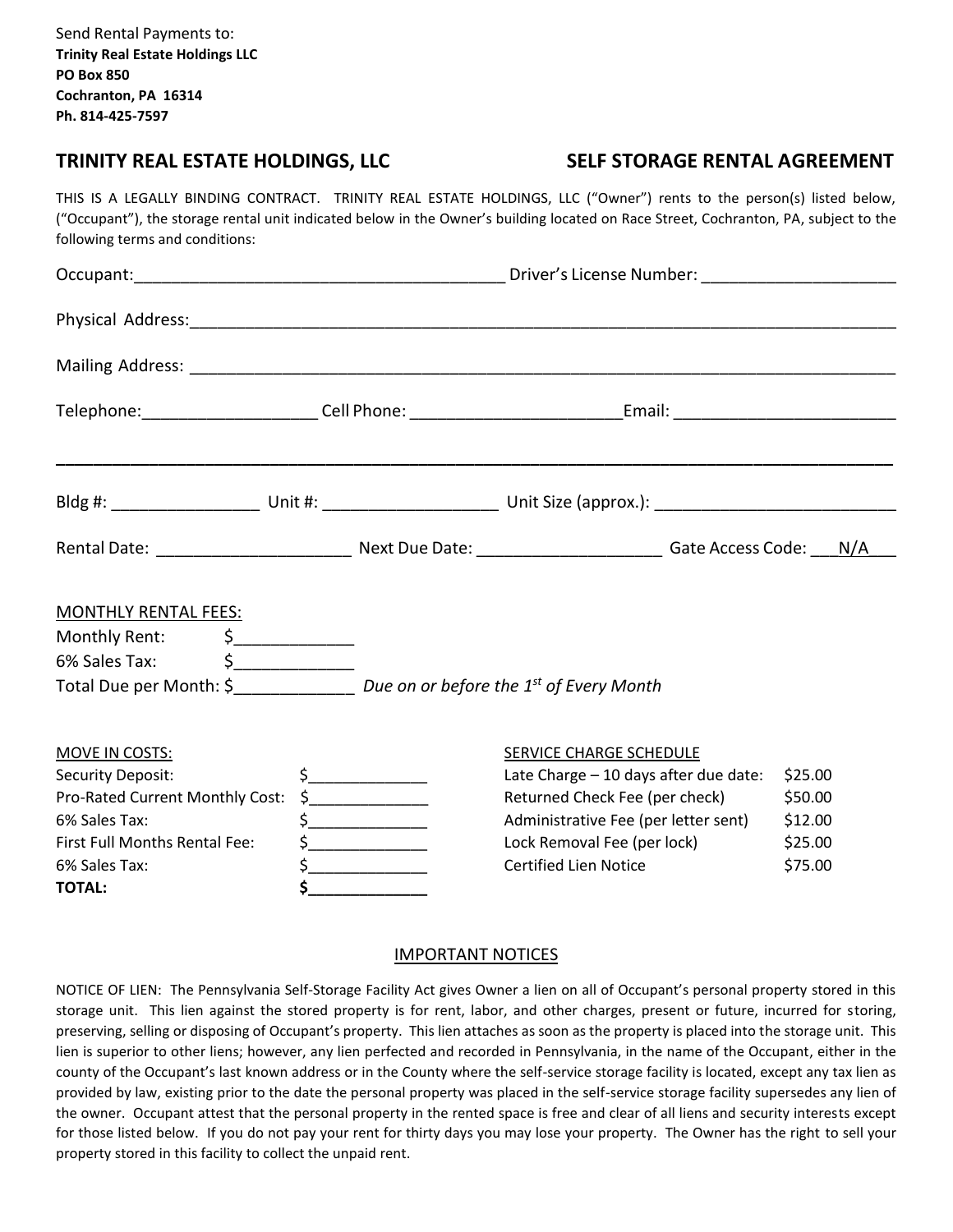PROPERTY OF OTHERS: Owner shall not be liable to Occupant or any third person ("Third Party") for the removal or sale of personal property which is not Occupant's property or upon which a prior lien has attaches, unless the Occupant notifies Owner in the space provided. List Stored Property Not Owned by Occupant (if none, write "none"). Future additions of third person property must be provided to Owner in writing.

| Third Party/Lienholder | Address and Telephone | Description of Property |
|------------------------|-----------------------|-------------------------|
|                        |                       |                         |

1. TERM: The term of the tenancy shall commence on the date indicated above and shall continue on a month to month basis. The Agreement will automatically renew each month until terminated in the manner set forth in paragraph 6 below. The minimum rental term is one month.

2. RENT: The rent shall be in the amount stated above. Rent is due each month on the rent due date in advance and without demand. Owner reserves the right to require that rent and other charges be paid in cash, certified check or money order. Owner may change the monthly rent or other charges by giving Occupant thirty (30) days advanced written notice at the address stated in this agreement. Such changes shall be effective on the next date rent is due. If Occupant has made advanced rental payments the new rent will be charged against such payments, effective upon giving notice of the new rate. **Rental Payments should be sent to TRINITY REAL ESTATE HOLDINGS LLC, PO BOX 850, COCHRANTON, PA 16314**

3. SECURITY DEPOSIT: Occupant will deposit with Owner a sum which is equal to one (1) month's rent, which shall be held by Owner as a security deposit. In the event that no damage is done to Owner's premises by Occupant, his agents or invitees, all rentals are paid, the unit is swept broom clean, and fifteen (15) days written notice is given pursuant to paragraph 7 below, the deposit will be returned to Occupant within thirty (30) days of the end of the lease by mail addressed to Occupant's last known address. If damage is done by Occupant, his agents or invitees, or rent remains unpaid, or unit is not cleaned, or notice of intent to vacate is not given pursuant to paragraph 7 below, past due rent, damages, cleaning fees and other costs and charges will be deducted from the deposit and the balance, if any, will be returned to Occupant by mail addressed to Occupant's last known address.

4. CHANGE OF ADDRESS: Occupant(s) must provide address changes to Owner, in writing and signed, by United States mail addressed to Owner at the address giving for payment of rent. Such change will become effective when received by Owner. It is Occupant's responsibility to verify that Owner has received and recorded the requested change of address.

5. ADMINISTRATION FEE, LATE CHARGES AND OTHER FEES: Occupant agrees to pay Owner the indicated late fee if rent is received ten (10) or more days after the due date. Occupant will pay Owner the indicated administration fee for each letter sent to Occupant notifying Occupant of the default. Occupant agrees to pay Owner the indicated bad check charge and bank charges for any dishonored check, regardless of reason for return. These fees are considered additional rent and are to compensate Owner for labor and other costs of collection. In the event of default, Occupant agrees to pay all collections and lien costs incurred by Owner, including reasonable attorney's fees. Interest will accrue on any unpaid rents or fees due and owing that remain unpaid for thirty (30) days, such interest will accrue at 18% annum.

6. DENIAL OF ACCESS: When rent or other charges remain unpaid for five (5) consecutive days, Owner may deny Occupant access to the storage space. If any check given in payment is dishonored, regardless of reason for return, access to the rental space(s) may be denied

7. TERMINATION: The terms of this Agreement may be terminated by either party upon fifteen (15) days advance written notice to the other party. Said notice will be provided to the other party by a) hand delivery, or b) by certified mail/return receipt requested at the addresses provided herein. VERBAL NOTICE IS INSUFFICIENT UNDER ANY CIRCUMSTANCES. Owner reserves the right to re-let the Unit upon Occupant vacating the Unit. Owner will not prorate the final month's rent, or refund any portion thereof. Only a full month's prepaid rent stall be returned to Occupant. Occupant must leave the Unit broom clean and in good condition. Occupant is responsible for all damages. Failure to comply with any of the requirements of this Paragraph 7 will result in: (1) the forfeiture of Occupant's security deposit and any prepaid rents if applicable. (2) A service charge equal to one-half (1/2) of the monthly rental charge as stated above, or in any written amendment to this agreement and (3) At Owner's discretion, Occupant may be responsible for all actual damages incurred by Owner resulting from Occupant's vacating of the premises. Occupant's obligation will include continuing rent payments until a new tenant can be found for the Unit and a new Agreement begins.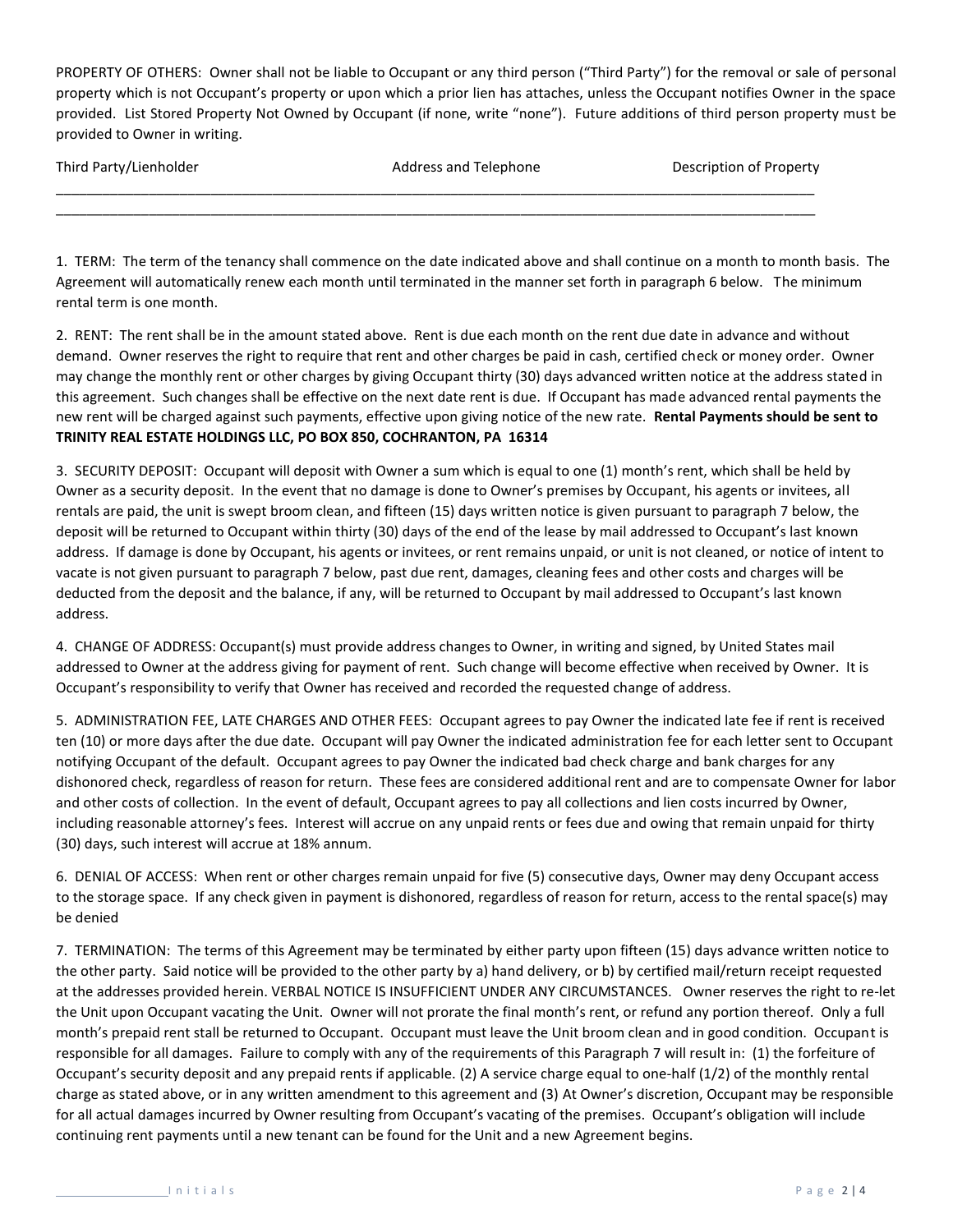8. USE OF STORAGE SPACE: Owner is not engaged in the business of storing goods for hire and no bailment is created under this agreement. Owner exercises neither care, custody nor control over Occupant's stored property. Occupant shall not store in the Unit personal property in which any other person or company has any right, title or interest, other than disclosed above. Occupant shall not store antiques, heirlooms, collectibles or any property having special or sentimental value to Occupant. Occupant waives any claim for emotional or sentimental attachment to the stored property. Occupant agrees to not store property with a total value in excess of \$5,000.00 without first obtaining the written consent of Owner. If such written permission is not obtained, the value of Occupant's property shall be deemed not to exceed \$5,000.00. The storage of animals, improperly packaged food, perishable goods, and pollutants, volatile, flammable, explosive, corrosive or other inherently dangerous materials is prohibited. Occupant shall not store in the Unit any items which would result in the violation of any law of any governmental authority. Occupant shall not use the Unit for the servicing or repair of any vehicles stored therein. Occupant agrees to not make any changes to the Unit, or damage it in any way. In Owner's sole discretion, Owner may require Occupant to remove certain items of property deemed undesirable to Owner, and Occupant shall immediately comply. No equipment and/or appliances shall be attached to the electrical outlets within the rented space or at the facility. Occupant shall not leave any automobiles, trucks, trailers, motorcycles, bicycles, boats or other objects in the outside storage area without the same being designated in the rental agreement.

9. HAZARDOUS OR TOXIC MATERIALS PROHIBITED: Occupant is strictly prohibited from storing or using materials in the storage space or on the facility classified as hazardous or toxic under any local, state or federal law or regulation, and from engaging in any activity which produces such materials. Occupant's obligation of indemnity as set forth below specifically includes, any costs, expenses, fines or penalties imposed against the Owner, arising out of the storage or use of any hazardous or toxic material by Occupant, Occupant's agents, employees, invitees or guests. Owner may enter the storage space at any time to remove or dispose of prohibited items.

10. INSURANCE: Occupant is solely responsible for Occupant's stored property. Occupant, at Occupant's expense, shall maintain a policy of fire, extended coverage endorsement, burglary, vandalism and malicious mischief insurance for the actual cash value of stored property. Insurance on Occupant's property is a material condition of this Rental Agreement and is for the benefit of both Occupant and Owner. Failure to carry the required insurance is a breach of this Rental Agreement and Occupant assumes all risk of loss to stored property that would be covered by such insurance. Occupant expressly agrees that the insurance company providing such insurance shall not be subrogated to any claim of Occupant against Owner, Owner's agents or employees for loss of or damage to stored property.

11. RELEASE OF OWNER'S LIABILITY FOR PROPERTY DAMAGE: All Personal property stored within or upon the storage space by Occupant shall be stored at Occupant's sole risk. Owner and Owner's agents and employees shall not be liable for any loss of or damage to any personal property in the storage space or at the self-storage facility arising from any cause whatsoever including, but not limited to vandalism, burglary, criminal mischief, fire, water damage, dampness, mold/mildew, rodents, unexplained disappearance, power outage or equipment failure, Acts of God, the active or passive negligent acts or omissions of Owner, Owner's agents or employees for loss of or damage to stored property.

12. RELEASE OF OWNER'S LIABILITY FOR BODILY INJURY: Owner, Owner's agents and employees shall not be liable to Occupant for injury or death as a result of Occupant's use of the storage space or the self-storage facility, even if such injury is caused by the active or passive acts or omissions or negligence of Owner, Owner's agents or employees.

13. INDEMNITY: Occupant agrees to indemnify, hold harmless and defend Owner from all claims, demands, actions or causes of action (including attorneys' fees and costs) that are hereinafter brought by others arising out of Occupant's use of the storage space and common areas, including claims for Owner's active negligence.

14. LOCKS: Occupant shall provide, at Occupant's own expense, a lock that Occupant deems sufficient to secure the space. If the space is found unlocked, Owner may, but is not obligated to, take whatever measures Owner deems reasonable to re-secure the space, with or without notice to Occupant.

15. RULES AND REGULATIONS: Owner shall have the right to establish or change the hours of operation for the facility and to promulgate rules and regulations for the safety, efficiency, care and cleanliness of the storage space or the preservation of good order on the facility. Occupant agrees to follow all rules and regulations now in effect or that may be put into effect from time to time.

16. OCCUPANT ACCESS: Occupant's access to the storage facility may be conditioned in any manner deemed reasonable necessary by Owner to maintain order. Such measures may include, but are not limited to, limiting hours of operation, requiring verification of Occupant's identity, and inspecting vehicles that enter the storage facility.